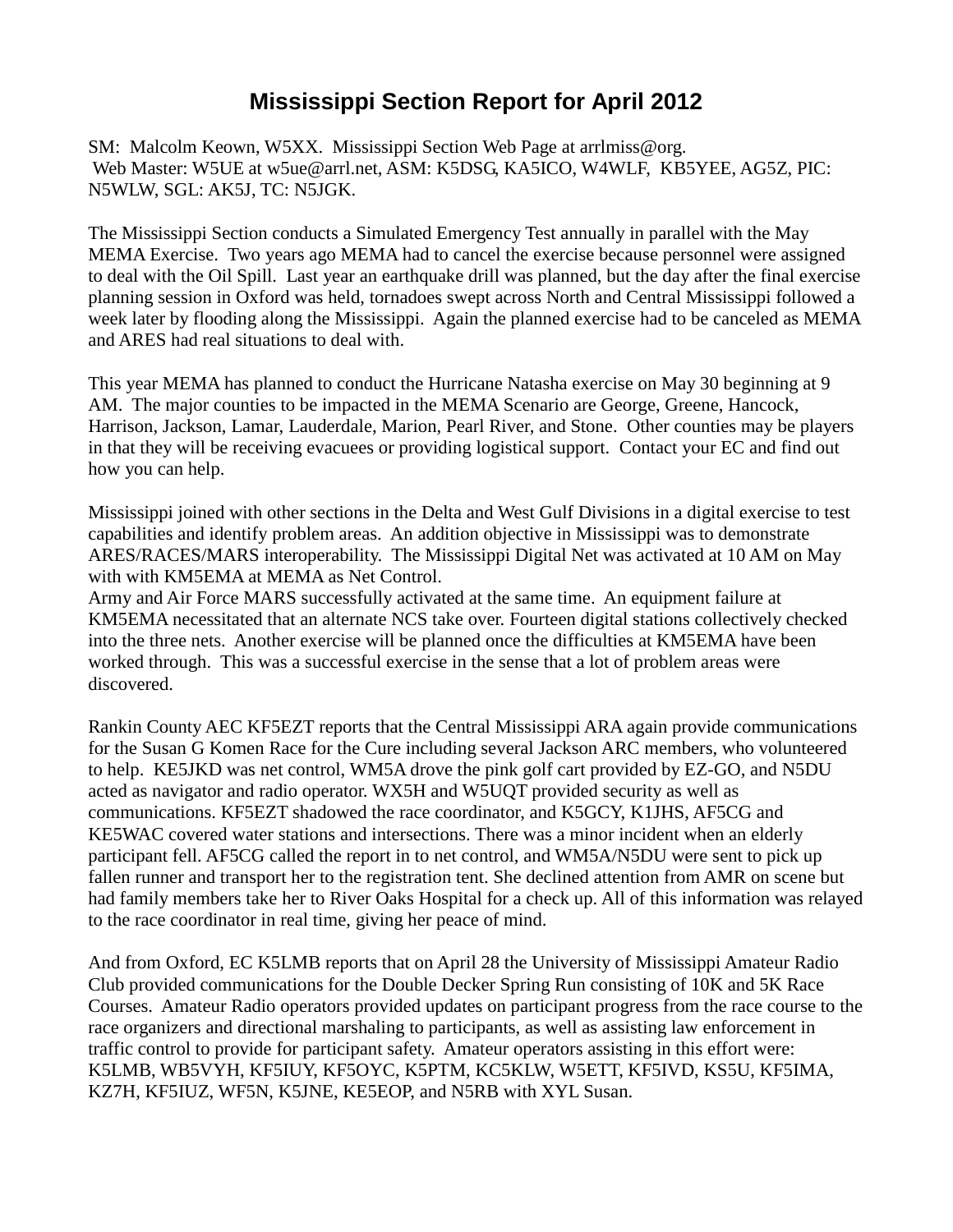Welcome to the following new Hams in Mississippi in January: KF5PIC, Joshua – Water Valley; KF5PJU, Bertrand – Perkinston; KF5PJV, Donald – Picayune; KF5PJW, Ronald – Picayune; KF5PJX, Christopher – Picayune; KF5PJY, Peggy – Carriere; KF5PJZ, Michael – Carriere; KF5PKB, Harry – Carriere; KF5PLJ, Larry – Florence; KF5PLO, Kathy – Pelahatchie; KF5PLP, Steven – Jackson; KF5PML, Max – Vancleave; KF5PNF, Christopher – Southaven; KF5POD, Charles – Taylorsville; KF5POE, John – Taylorsville; KF5POF, Johnny – Carriere; KF5POH, Spencer – Poplarville; KF5POS, Haylee – Newton; KF5POY, Ryan – Petal; KF5PPK, Teresa – Vancleave; KF5PPL, Jonathan – Pascagoula; KF5PPP, Roger – Carthage; KF5PPT, Wesley – Byhalia; KF5PPU, John – Vancleave; KF5PRR, James – Ecru; KF5PRS, William – Iuka; and KF5PRT, Dwayne – New Albany.

Also welcome to the following new ARRL Members in August: KF5ADJ – Olive Branch; N5FYN – Florence; K5JUM – Brooklyn; KB5HAV – Brandon; KE5KTR – Greenville; K5LFS – Belmont; AE5MI – Gulfport; KF5OGM – Brandon; KF5OGQ – Madison; KF5OJS – Hernando; KF5OKV – Hernando; KF5PLJ – Florence; KF5PPT – Byhalia; KE5QHV – Gulfport; KA5SKB – Louisville; KD5TXX - Madison; W0WIG – Water Valley; KE5YBV – Purvis; KD5YTB – Cleveland; and N5YTC – Petal. As of April 30 Mississippi has 1,114 ARRL Members. Although down 4 from last month, certainly respectable. Keep working!

Congratulations to to the following on their upgrades: KF5CXG – Gulfport; KF5CZF – Biloxi; KC5LCW – Gautier; KF5LHX – Van Cleave; KF5MHS – Long Beach; KF5MQU – Meridian; KF5OGQ – Madison; KF5OKU – Carriere; KF5OYT – Wiggins; KF5PNQ – Bogue Chitto; and KB5YOA – Jackson.

DEC/EC Monthly Reports: WB5CON (NE MS/Alcorn), KF5DJS (AEC)(Yazoo), KF5EZT (AEC)(Rankin), KE5KTU (WC MS/Hinds), K5MOZ (Jackson), WX5N (Prentiss/Tishomingo), WV1Q (Jasper), W5UQT (Madison), and KE5WJN (Pearl River).

Club Newsletter/Reports (Editor): Chickasaw ARA (KE5RHM), Hattiesburg ARC (AC5E), Meridian ARC (W5MAV), Mississippi Coast ARA (KB9ZR), and the Northeast Mississippi ARA (KE5SSB).

HF Net Reports - sessions/QNI/QTC (Net Manager)

Magnolia Section Net 30/1151/14 (K5DSG)

MS Baptist Hams Net 5/39/0 (WF5F)

MS/OZK CW TFC Net 26/63/9 (K5DMC)

MSPN 30/2434/8 (K5NRK)

MS Slow Net 21/52/0 (W3TWD)

VHF Net Reports - sessions/QNI/QTC (Net Manager)

Booneville and Prentiss County Net 4/59/1 (WX5N)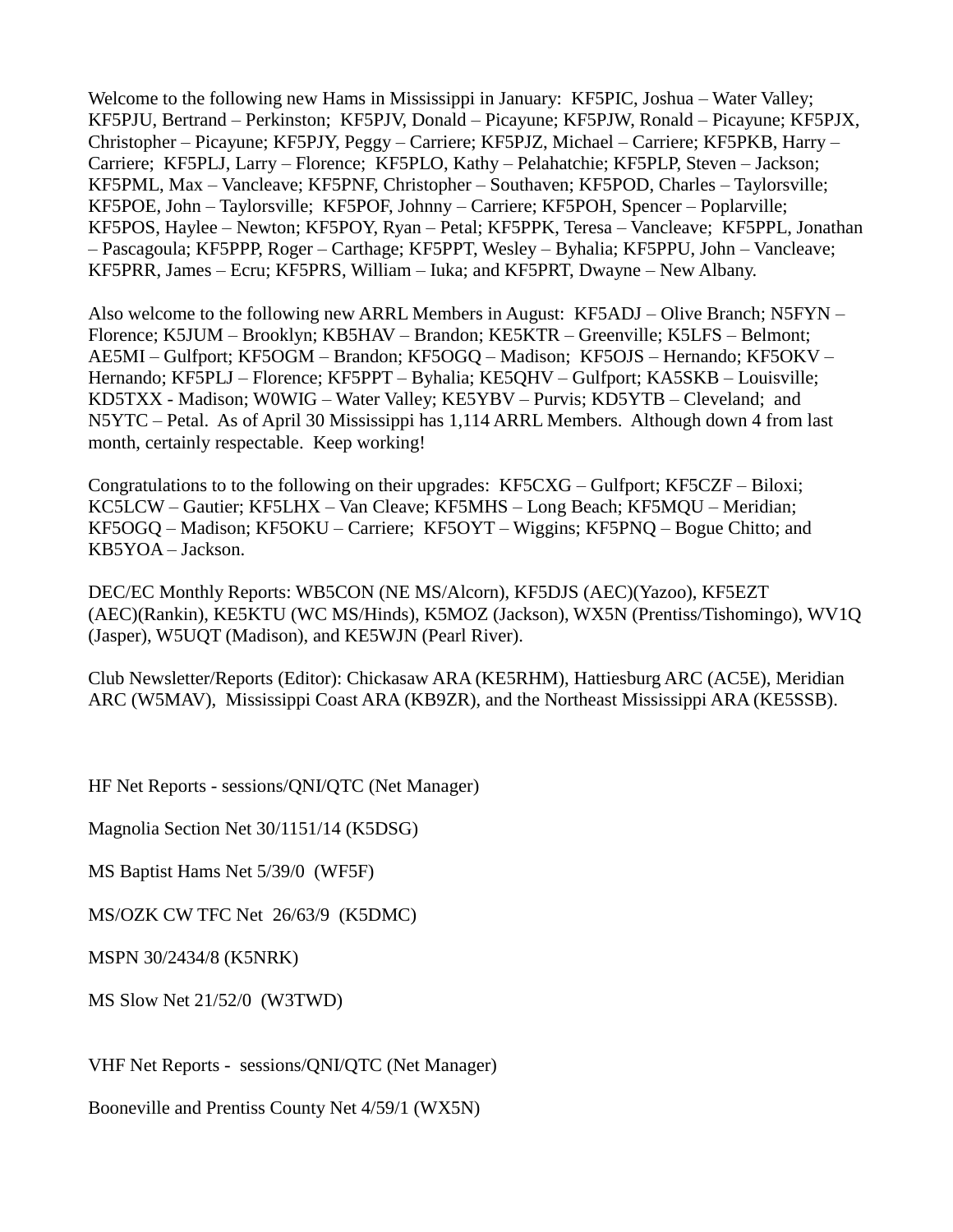Capital Area Em Net 5/105/0 (K5XU)

Delta ARES Simplex Net 5/30/0 (K5JAW)

Grenada/Yalobusha ARES Net 4/52/0 (AD5IT)

Hattiesburg AEN X/XX/X (K5MIQ)

Itawamba County ARES Net 4/79/2 (KB5NMB)

Jackson ARC Em Net 3/35/0 (N5DU)

Jackson County Em Net 27/405/0 (K5MOZ)

Madison County ARES Net 4/42/0 (W5UQT)

Magnolia DX Assn Net 4/80/0 (K5OAZ)

Metro Jackson ARES Net 5/65/1 (K5GCY)

MS Coast ARA Net 4/47/0 (K5KMU)

Miss/Lou Em Net 5/62/1 (K5NRK)

NE MS Skywarn Net 5/78/0 (W5LMW)

Panola County ARES Net 3/28/0 (KC5DPJ)

Pearl River ARES Net 5/89/0 (KE5WJN)

Rankin County ARES 5/70/0 (KE5EZT)

SCMSG Info Net 4/38/0 (AE5JG) (Southern Coast Medical Support Group)

Scott County ARES Net 5/63/1 (K1REZ/W5JMJ)

South Central Skywarn and Jasper County ARES 5/41/0 (WV1Q)

Southern MS Friendship Net 8/66/0 (WB5OHN)

Southern MS YL Net 3/22/0 (K5IJ)

Stone County ARES Net 4/72/0 (N5UDK)

Tishomingo ARC Net 4/73/0 (WX5N)

UMARC Net 5/43/0 (K5LMB)

Yazoo County ARES 5/32/0 (KF5DJS)